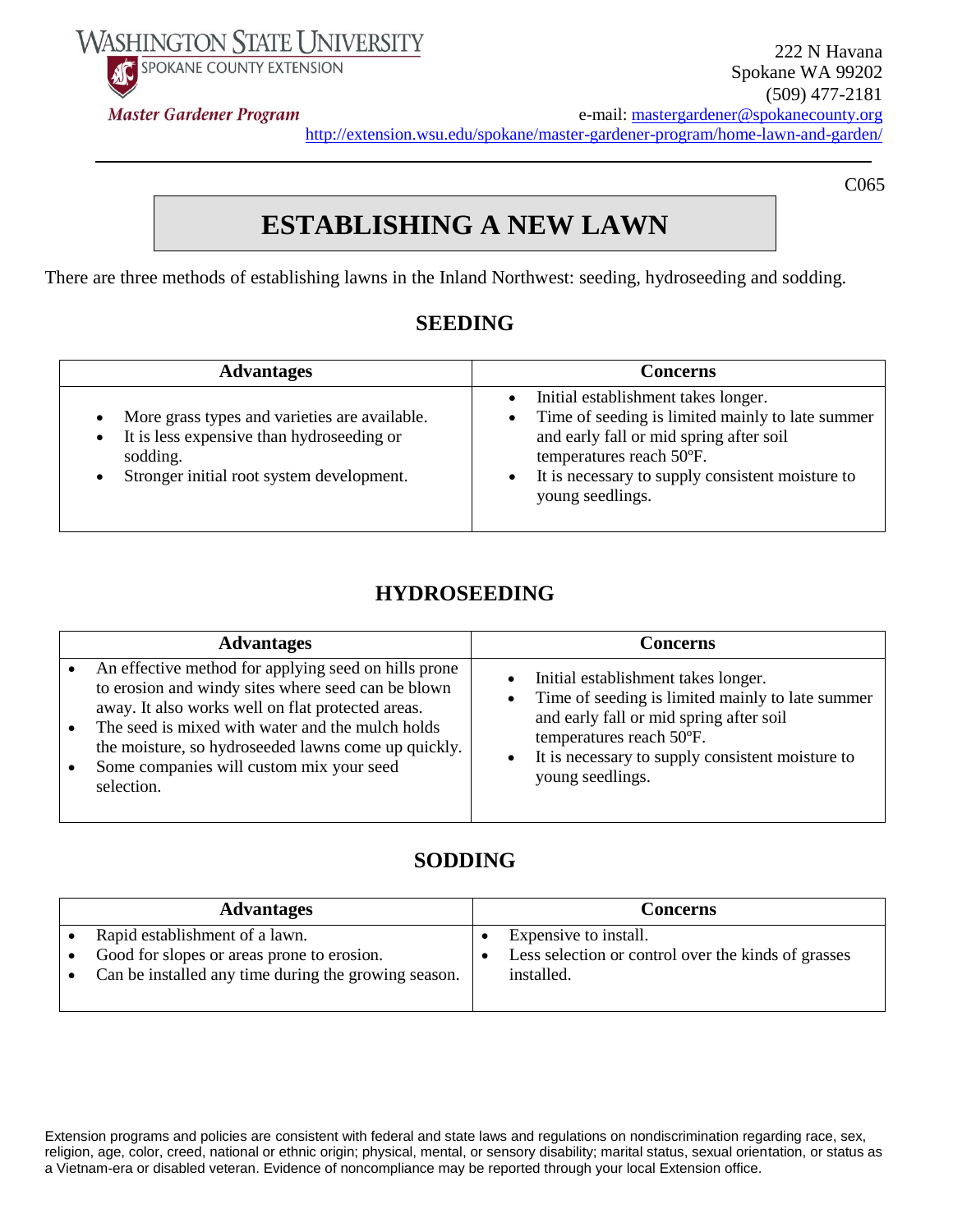#### **SOIL PREPARATION**

Whether seeding, hydroseeding or sodding, proper preparation of the soil before planting will simplify maintenance and ensure a healthier turf in the future.

If building a new home, ask to have the existing topsoil pushed aside. This can later be spread evenly back over the surface once the rough grading around the house is done. Trees, shrubs and lawns never develop to their full potential in poor grade subsoil. If saving existing soil is not possible, some effort should be put into amending poor quality soil.

The best type of soil for growing turf is sandy loam (mostly sand with some silt and clay). Native Inland Northwest soils vary greatly. There are regional differences as well as variations within one property. Because we have low rainfall and few native deciduous trees to add humus to the soil, the organic matter is low. Generally the pH falls between 6.8 and 7.2. It is possible to grow a good lawn within this pH range.

## **ESTABLISHING A LAWN BY SEEDING**

### **Prepare seedbed**

Rototill or spade the site to be seeded and remove rock and debris from the ground surface. Go over the site to the depth of 6 to 8 inches, breaking up the soil into smaller pieces so that it can be graded. Do not pulverize the soil until it looks like powder. This destroys the soil structure and leaves the soil susceptible to compaction and poor water infiltration.

#### **Add soil amendments**

Adding organic matter to clay soils before seeding will improve drainage and aeration. The same organic amendments added to sandy soil will help hold water and nutrients in the soil. Apply a 2–4 inch layer of organic matter such as peat moss, compost, bagged steer manure, or any well-decayed compost from a nursery or soil yard. Till these materials into the top 4-6 inches of soil.

Using a hand rake, level the high and low spots. To provide drainage, slope the surface away from the house, allowing at least a 2 inch drop every 100 feet. Grade the edges flush with sidewalks and driveways. The soil will settle slightly once it is irrigated.

**This is the important part:** After rototilling, buried weed seeds will be brought to the surface and will germinate. Water as you would for a new lawn for three to four weeks. When newly emerged weeds are growing vigorously, use an application of non-selective herbicide. Then, if few weeds emerge, spot kill or remove by shallow hoeing.

#### **Add starter fertilizer**

After seven to ten days using a fertilizer spreader, make a uniform application at label rates for new lawns and work it into the top four to six inches of soil.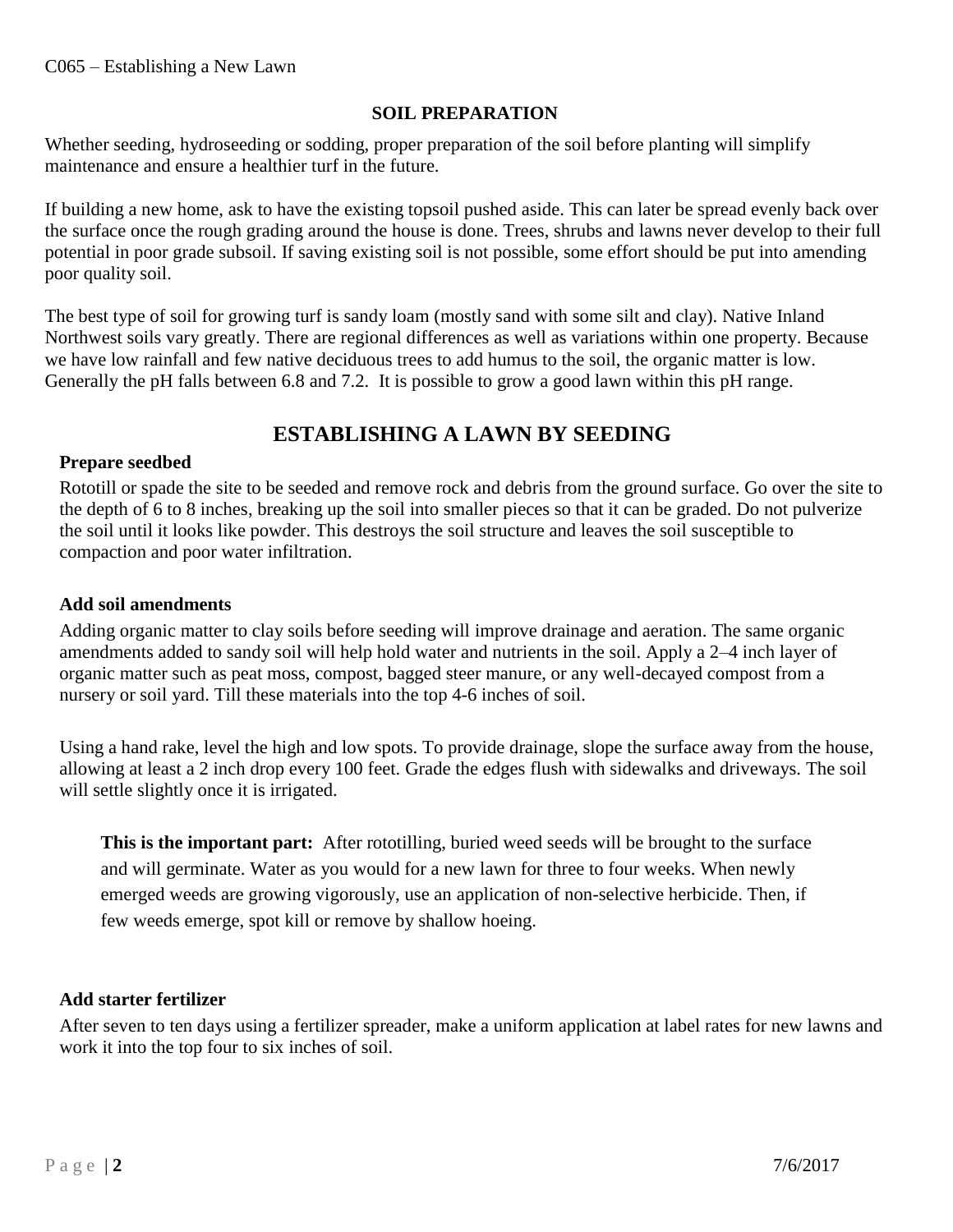#### **Perform the finish grading**

Rake the area to the finish grade before seeding. Use a water roller one-quarter filled with water to lightly firm the soil. Rollers can be rented at most hardware or rental companies. The soil should be firm but not packed.

#### **Apply seed**

Divide the amount of seed to be sown into two. Using a small handheld fertilizer/seeder, calibrate the seeder to deliver half the amount of seed in one pass over the area. Spread the second half of seed at right angles to the first seeding.

#### **Rake or drag to cover seed lightly**

Rake the seed to cover it with 1/8 to 1/4 inch of soil. Roll lightly to make contact between seed and soil.

#### **Mulch**

A light covering of peat moss, fine compost, or purchased mulching material will reduce moisture loss from wind and heat. When mulch is added, roll again lightly at right angles to the first rolling.

#### **Water**

Newly seeded lawns require special irrigation. A newly seeded lawn requires daily watering and may need as many as four light watering a day if conditions are dry and windy. Keep the soil bed moist (but not saturated) to a depth of 1-2 inches until germination occurs. Continue to water two to four times a day. As seedlings reach 2 inches, gradually reduce the watering frequency and water more deeply. After the new lawn has been mowed two or three times begin deep and infrequent watering.

### **Mowing**

Mow the new lawn just as soon as there is enough grass to cut. This is approximately three weeks after planting. Mow at the height appropriate to your turf grass. Refer to mowing heights chart in C069, Work Saving Tips for Lawns. Until the lawn is well established, let the soil surface dry out for a day or two before mowing. This allows the ground to firm up and will prevent ruts in the lawn.

### **Controlling weeds**

Do not use herbicides on your new lawn unless there is a serious weed problem. Frequent mowing and proper starter fertilizer may be the only weed management needed.

## **ESTABLISHING A LAWN BY HYDROSEEDING**

Be sure that proper soil preparation is part of the contract with the hydroseeding company. If it isn't, follow soil preparation instructions in this handout.